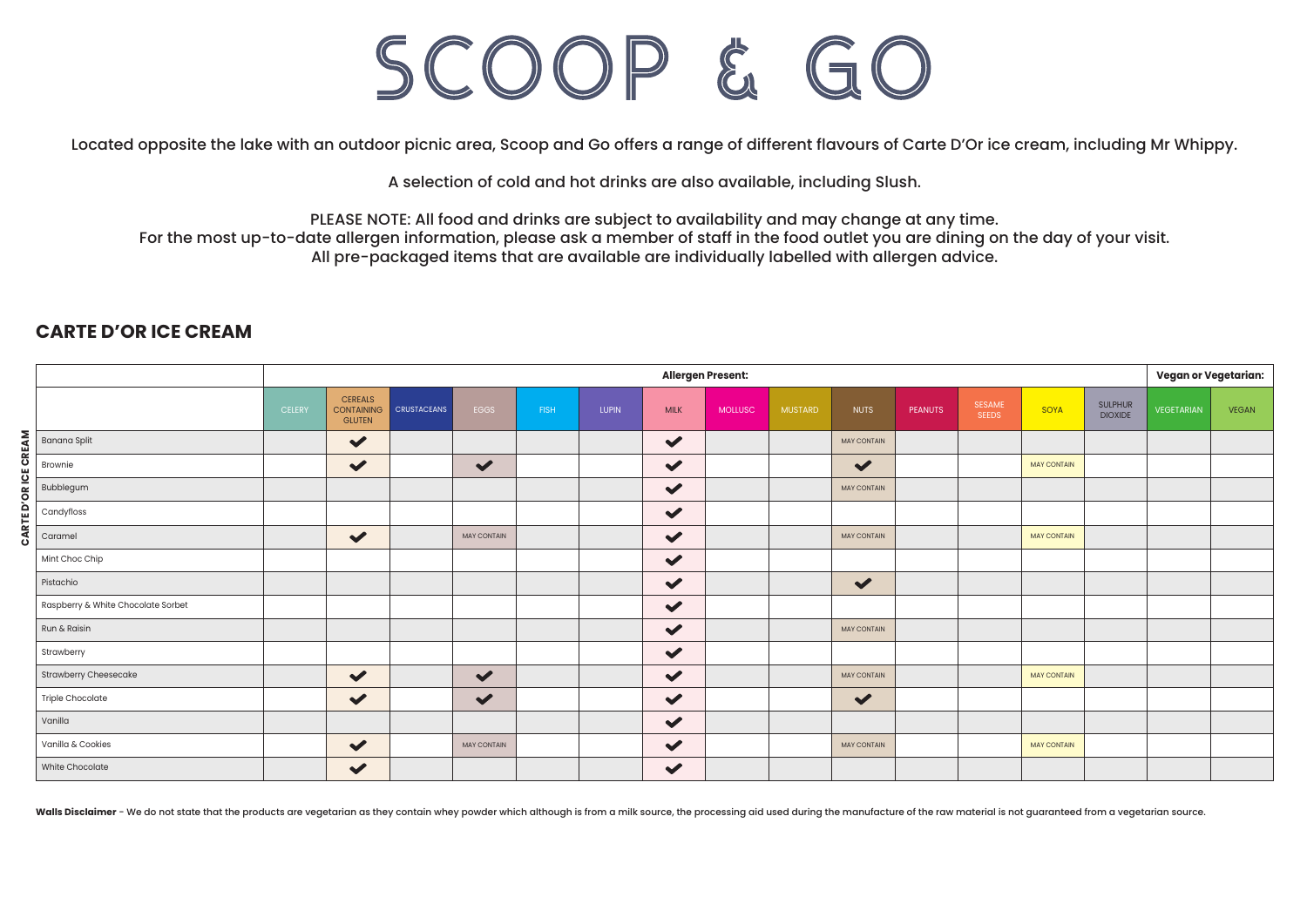## **PRE-PACKAGED ICE CREAMS / SLUSH / MR WHIPPY / CONES**

|                        |                                         | <b>Allergen Present:</b> |                                        |                    |             |      |       |                      |                |                |                    |                |                 |                      | <b>Vegan or Vegetarian:</b> |                      |                      |
|------------------------|-----------------------------------------|--------------------------|----------------------------------------|--------------------|-------------|------|-------|----------------------|----------------|----------------|--------------------|----------------|-----------------|----------------------|-----------------------------|----------------------|----------------------|
|                        |                                         | <b>CELERY</b>            | <b>CEREALS</b><br>CONTAINING<br>GLUTEN | <b>CRUSTACEANS</b> | EGGS        | FISH | LUPIN | <b>MILK</b>          | <b>MOLLUSC</b> | <b>MUSTARD</b> | <b>NUTS</b>        | <b>PEANUTS</b> | SESAME<br>SEEDS | SOYA                 | SULPHUR<br><b>DIOXIDE</b>   | <b>VEGETARIAN</b>    | <b>VEGAN</b>         |
|                        | Magnum Classic                          |                          |                                        |                    |             |      |       | $\blacktriangledown$ |                |                | MAY CONTAIN        |                |                 | $\blacktriangledown$ |                             |                      |                      |
| PRE-PACKAGED ICE CREAM | Magnum White                            |                          |                                        |                    |             |      |       | $\blacktriangledown$ |                |                | MAY CONTAIN        |                |                 | MAY CONTAIN          |                             |                      |                      |
|                        | Magnum Re-mix                           |                          |                                        |                    |             |      |       | $\blacktriangledown$ |                |                | MAY CONTAIN        |                |                 | $\blacktriangledown$ |                             |                      |                      |
|                        | Magnum Mint                             |                          |                                        |                    |             |      |       | $\checkmark$         |                |                | MAY CONTAIN        |                |                 | $\checkmark$         |                             |                      |                      |
|                        | Magnum Cookies & White Chocolate        |                          | $\checkmark$                           |                    |             |      |       | $\blacktriangledown$ |                |                | <b>MAY CONTAIN</b> |                |                 | <b>MAY CONTAIN</b>   |                             |                      |                      |
|                        | Magnum Vegan                            |                          |                                        |                    |             |      |       |                      |                |                |                    |                |                 |                      |                             | $\checkmark$         | $\checkmark$         |
|                        | Magnum Double Caramel                   |                          |                                        |                    |             |      |       | $\checkmark$         |                |                |                    |                |                 |                      |                             |                      |                      |
|                        | Magnum Billionaire                      |                          | MAY CONTAIN                            |                    | MAY CONTAIN |      |       | $\blacktriangledown$ |                |                | <b>MAY CONTAIN</b> | MAY CONTAIN    |                 | <b>MAY CONTAIN</b>   |                             |                      |                      |
|                        | Feast                                   |                          | $\checkmark$                           |                    |             |      |       | MAY CONTAIN          |                |                |                    |                |                 | $\checkmark$         |                             |                      |                      |
|                        | Calippo Orange                          |                          |                                        |                    |             |      |       | MAY CONTAIN          |                |                |                    |                |                 |                      |                             | $\checkmark$         |                      |
|                        | Calippo Cola                            |                          |                                        |                    |             |      |       | $\blacktriangledown$ |                |                |                    |                |                 |                      |                             | $\checkmark$         |                      |
|                        | Cornetto Strawberry                     |                          | $\checkmark$                           |                    |             |      |       | $\checkmark$         |                |                |                    |                |                 | <b>MAY CONTAIN</b>   |                             |                      |                      |
|                        | Cornetto Chocolate & Vanilla            |                          | $\checkmark$                           |                    |             |      |       | $\blacktriangledown$ |                |                | <b>MAY CONTAIN</b> |                |                 |                      |                             | $\checkmark$         |                      |
|                        | Twister                                 |                          |                                        |                    |             |      |       | $\checkmark$         |                |                |                    |                |                 |                      |                             | $\checkmark$         |                      |
|                        | Solero Exotic                           |                          |                                        |                    |             |      |       | $\blacktriangledown$ |                |                |                    |                |                 |                      |                             |                      |                      |
|                        | Swedish Glace Cone                      |                          |                                        |                    |             |      |       |                      |                |                |                    |                |                 | $\blacktriangledown$ |                             | $\blacktriangledown$ | $\blacktriangledown$ |
|                        | Rocket Lolly                            |                          |                                        |                    |             |      |       | MAY CONTAIN          |                |                |                    |                |                 |                      |                             | $\blacktriangledown$ | $\checkmark$         |
|                        | White Lemon                             |                          |                                        |                    |             |      |       |                      |                |                |                    |                |                 |                      |                             | $\checkmark$         | $\checkmark$         |
| <b>HSN1S</b>           | Orange                                  |                          |                                        |                    |             |      |       |                      |                |                |                    |                |                 |                      |                             | $\checkmark$         | $\blacktriangledown$ |
|                        | Strawberry                              |                          |                                        |                    |             |      |       |                      |                |                |                    |                |                 |                      |                             | $\checkmark$         | $\checkmark$         |
|                        | Lime                                    |                          |                                        |                    |             |      |       |                      |                |                |                    |                |                 |                      |                             | $\blacktriangledown$ | $\checkmark$         |
|                        | Cola                                    |                          |                                        |                    |             |      |       |                      |                |                |                    |                |                 |                      |                             | $\checkmark$         | $\checkmark$         |
|                        |                                         |                          |                                        |                    |             |      |       |                      |                |                |                    |                |                 |                      |                             |                      |                      |
|                        | Mr Whippy (no cone)                     |                          |                                        |                    |             |      |       | $\checkmark$         |                |                |                    |                |                 |                      |                             | $\blacktriangledown$ |                      |
| <b>MRWHIPPY</b>        | Mr Whippy (Fiesta cone)                 |                          | $\checkmark$                           |                    |             |      |       | $\checkmark$         |                |                |                    |                |                 | $\checkmark$         |                             | $\checkmark$         |                      |
|                        | Cadbury Chocolate Flake                 |                          |                                        |                    |             |      |       | $\checkmark$         |                |                |                    |                |                 |                      |                             | $\blacktriangledown$ |                      |
|                        | Fiesta Cone                             |                          | $\checkmark$                           |                    |             |      |       |                      |                |                |                    |                |                 | $\blacktriangledown$ |                             | $\blacktriangledown$ |                      |
| <b>CONES</b>           |                                         |                          | $\checkmark$                           |                    |             |      |       | $\checkmark$         |                |                |                    |                |                 | $\blacktriangledown$ |                             | $\blacktriangledown$ |                      |
|                        | <b>Sugar Cone</b><br>Medium Waffle Cone |                          | $\checkmark$                           |                    |             |      |       | $\checkmark$         |                |                |                    |                |                 | $\checkmark$         |                             | $\checkmark$         |                      |
|                        |                                         |                          |                                        |                    |             |      |       |                      |                |                |                    |                |                 |                      |                             |                      |                      |